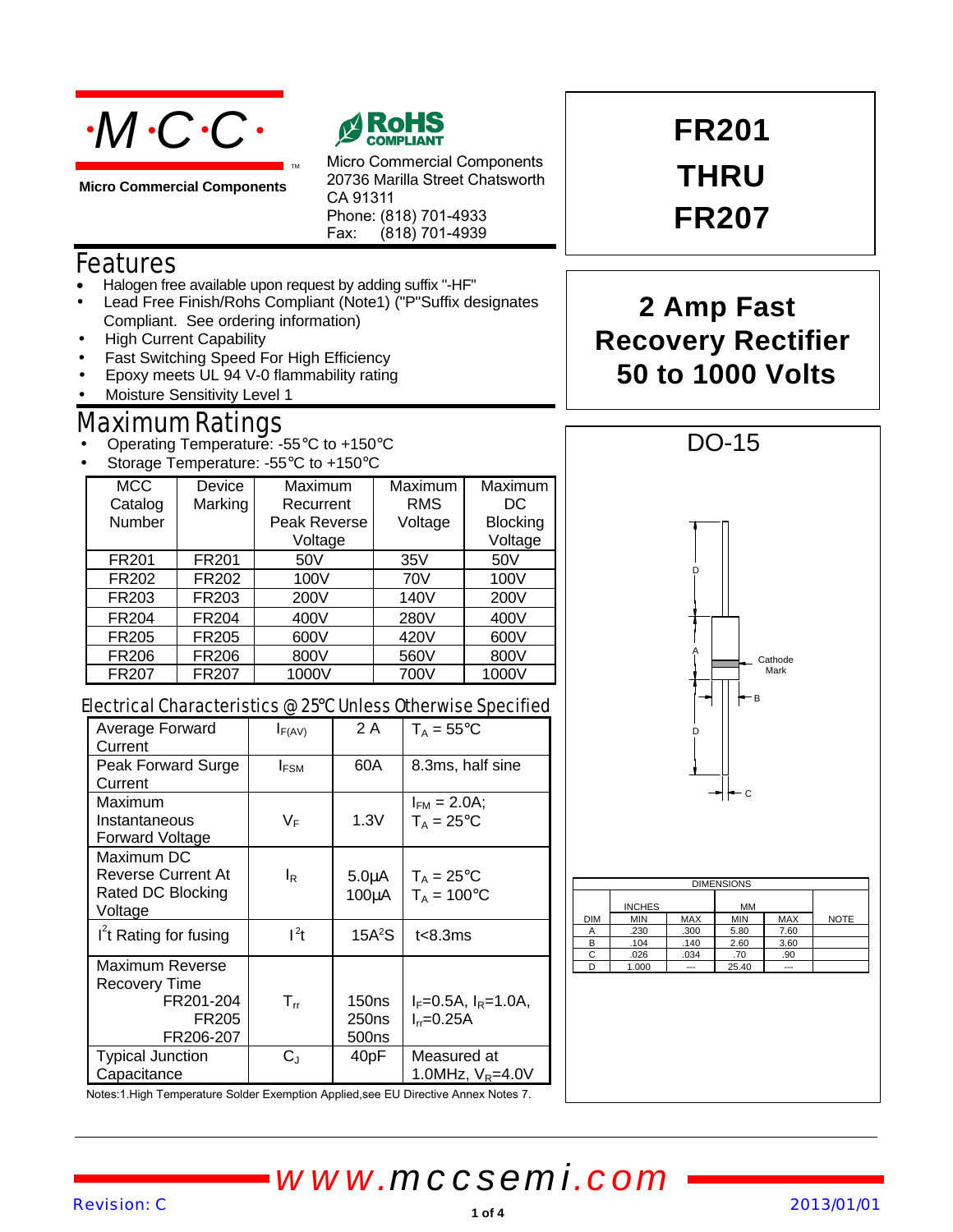### FR201 thru FR207



Instantaneous Forward Voltage - Volts



**Micro Commercial Components**



Average Forward Rectified Current - Amperes*versus* Ambient Temperature -°C



Junction Capacitance - pF*versus* Reverse Voltage - Volts

# *www.mccsemi.com*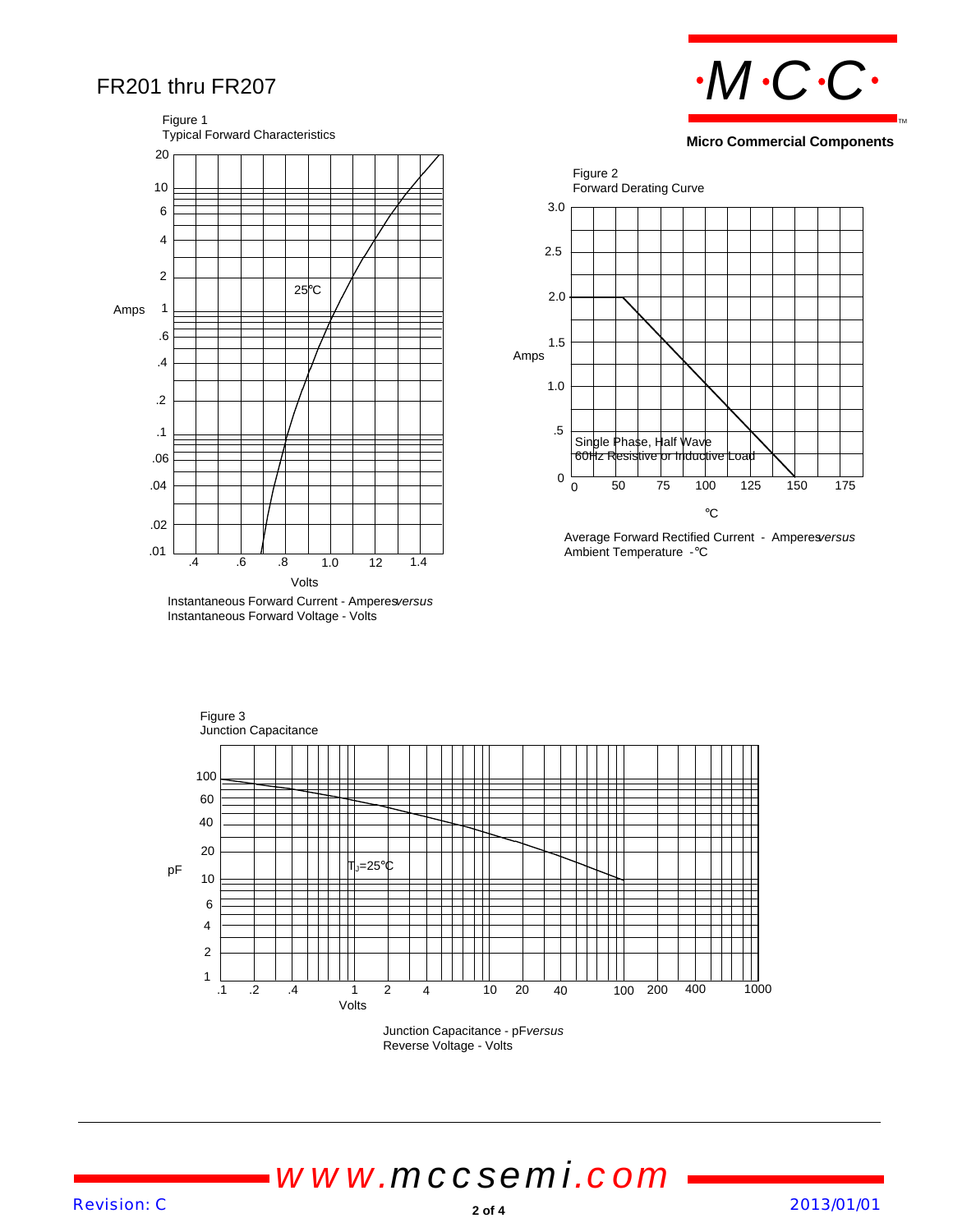### FR201 thru FR207



**Micro Commercial Components**



Peak Forward Surge Current - Amperes*versus* Number Of Cycles At 60Hz - Cycles

Figure 5 Reverse Recovery Time Characteristic And Test Circuit Diagram



1. Rise Time = 7ns max. Input impedance = 1 megohm, 22pF 2. Rise Time = 10ns max. Source impedance = 50 ohms 3. Resistors are non-inductive